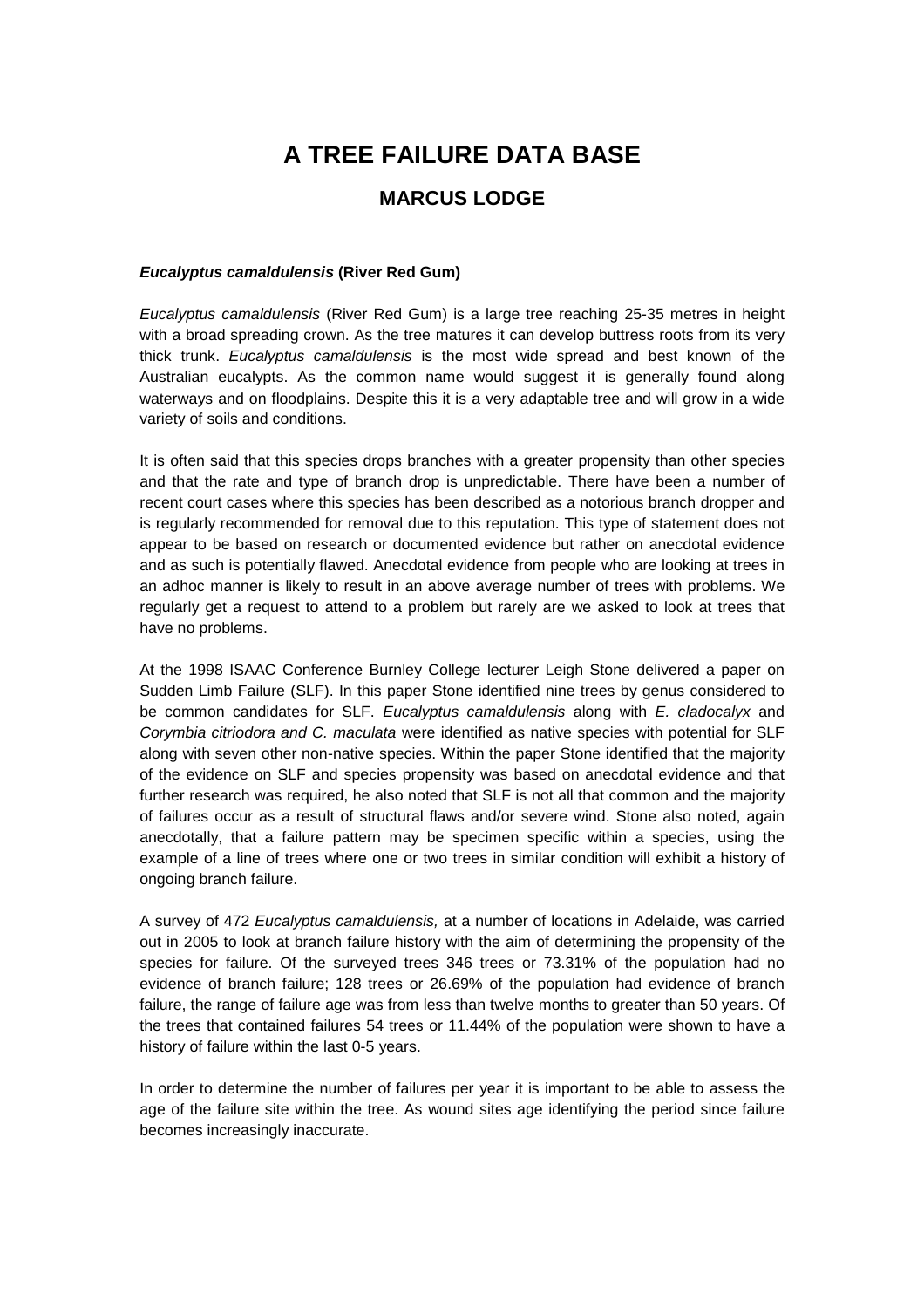To achieve a reasonable degree of accuracy for the Probability of Failure it was decided to use the trees with failures within the last five years to calculate a percentage of the population that fail on an annual basis. If it is taken that the failure rate is even over the five-year period then an average  $54/5 = 10.8$  trees fail per annum. This equates to 2.29% of the surveyed population.



One of the considerations was to determine if the maturity of the tree had any bearing on either the number of failures and/or their size. The collected data indicates that trees that are considered to be mature (i.e. within the range of 20-80% of their natural life expectancy) and have a history of failure account for 1.57% of the population or 68% of the trees that fail on an annual basis. Of the surveyed group 278 trees were identified as being mature and an annual failure rate of 7.4 trees was calculated from the collected data; this equates to 2.66%. On an annual basis the largest group of failure sizes was 4.06 failures in the 100-300 millimetre range or 1.46% of the mature tree population.



## **Conclusion**

- 1. Eucalyptus camaldulensis will fail for a variety of reasons throughout its life cycle.
- 2. An individual *Eucalyptus camaldulensis* has a higher propensity for failure in maturity.
- 3. The size of branch most likely to fail on a mature Eucalyptus camaldulensis is in the 100-300 millimetre range.